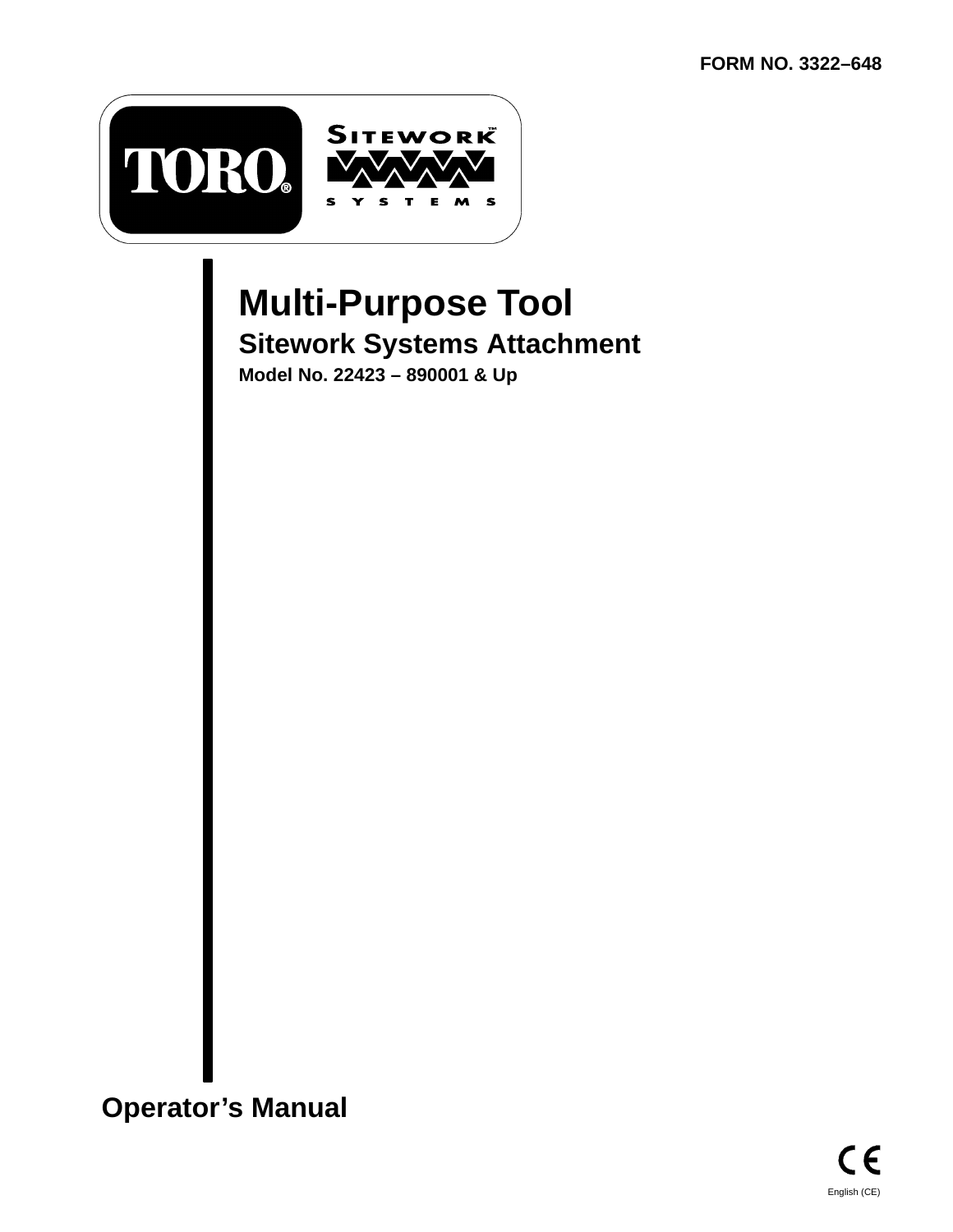# **Contents**

|                                           | Page           |
|-------------------------------------------|----------------|
| Introduction                              | 2              |
|                                           | $\overline{c}$ |
| Safety Decals                             | 3              |
|                                           | 3              |
|                                           | Δ              |
|                                           | 5              |
| Loose Parts                               | 5              |
| Installing the Frame on the Traction Unit | 5              |
| Installing Accessories onto the Frame     | 6              |
| Removing the Frame from the Traction Unit | 6              |
|                                           | 7              |
|                                           | 7              |
|                                           | 7              |
| Hitch Operation                           | 7              |
|                                           | 8              |
| Service Interval Chart                    | 8              |
| Replacing Scarifier Teeth Tips            | 8              |
| Storage                                   | 8              |
|                                           |                |

# **Introduction**

We want you to be completely satisfied with your new product, so feel free to contact your local Authorized Service Dealer for help with service, genuine replacement parts, or other information you may require.

Whenever you contact your Dealer or the factory, always know the model and serial numbers of your product. These numbers will help the Dealer or Service Representative provide information about your product. You will find the model and serial number on a plate located on the back of the frame.

For your convenience, write the product model and serial numbers in the space below.

## **Model No:**

## **Serial No.**

The warning system in this manual identifies potential hazards and has special safety messages that help you and others avoid personal injury, even death. DANGER, WARNING and CAUTION are signal words used to identify the level of hazard. However, regardless of the hazard, be extremely careful.

**DANGER** signals an extreme hazard that will cause serious injury or death if the recommended precautions are not followed.

**WARNING** signals a hazard that may cause serious injury or death if the recommended precautions are not followed.

**CAUTION** signals a hazard that may cause minor or moderate injury if the recommended precautions are not followed.

Two other words are also used to highlight information. "Important" calls attention to special mechanical information and "Note" emphasizes general information worthy of special attention.

The left and right side of the machine is determined by sitting on the seat in the normal operator's position.

# **Safety**

**Improper use or maintenance by the operator or owner can result in injury. To reduce the potential for injury, comply with these safety instructions and those in the traction unit operator's manual. Always pay attention** to the safety alert  $\triangle$  symbol, which means CAUTION, **WARNING, or DANGER—"personal safety instruction." Failure to comply with the instruction may result in personal injury or death.**



```
DANGER
```
#### **POTENTIAL HAZARD**

• **There may be buried power, gas, and/or telephone lines in the work area.**

### **WHAT CAN HAPPEN**

• **Shock or explosion may occur.**

**HOW TO AVOID THE HAZARD**

- **Have the property or work area marked for buried lines and do not dig in marked areas.**
	- T

# T)

<u>4</u>

#### **POTENTIAL HAZARD**

• **There may be overhead power lines in the work area.**

**DANGER**

### **WHAT CAN HAPPEN**

• **Shock may occur if a power line is touched by a tree or other object that is being transported.**

## **HOW TO AVOID THE HAZARD**

• **Survey and mark the area where there are overhead power line, and do not transport trees or tall objects under the power lines.**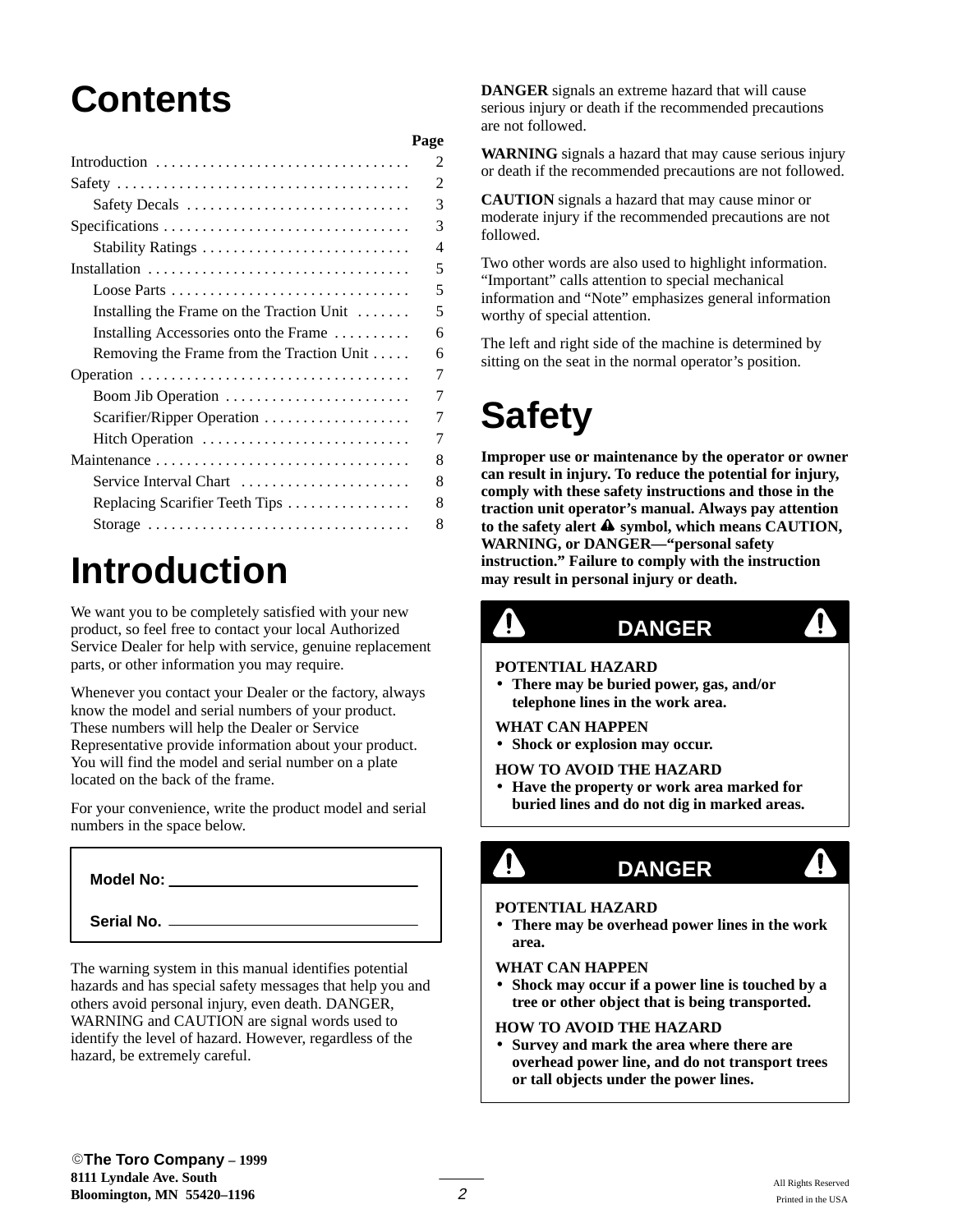# **WARNING**

### **POTENTIAL HAZARD**

• **When the engine is off, attachments in the raised position can gradually lower.**

### **WHAT CAN HAPPEN**

• **Someone nearby may be pinned or injured by the attachment as it lowers.**

## **HOW TO AVOID THE HAZARD**

• **Always lower the attachment lift each time you shut off the traction unit.**



# **WARNING**

## **POTENTIAL HAZARD**

• **When going up or down hill, the machine could overturn if the heavy end is toward the downhill side.**

**WHAT CAN HAPPEN**

• **Someone may be pinned or seriously injured by the machine if it overturns.**

## **HOW TO AVOID THE HAZARD**

• **Operate up and down slopes with the heavy end of the machine uphill. Carrying a load with the multi–purpose tool will make the front end heavy.**

# $\mathbf{\Psi}$

 $\mathbf{A}$ 

4

## **CAUTION**

4

## **POTENTIAL HAZARD**

• **If you step off of the platform with the load raised, the machine could tip forward.**

## **WHAT CAN HAPPEN**

• **Someone nearby may be pinned or injured.**

## **HOW TO AVOID THE HAZARD**

• **Lower the load before stepping off or the platform.**

# **Safety Decals**



**Figure 1**

- 1. Machine roll-over– exceeding rated load capacity can cause instability
- 2. Read operator's manual
- 3. Maximum load capacity

# **Specifications**

**Note:** Specifications and design are subject to change without notice.

| <b>Frame</b> |                                                          |
|--------------|----------------------------------------------------------|
| Width        | 24 inches (61 cm)                                        |
| Length       | 4 inches (10 cm)                                         |
| Height       | 10 inches (25 cm)                                        |
| Weight       | 40 lbs (18 Kg)                                           |
| Boom jib (1) |                                                          |
| Width        | 0.63 inches (1.6 cm)                                     |
| Length       | 32.4 inches (82.3 cm)                                    |
| Height       | 9.4 inches (23.9 cm)                                     |
| Weight       | 23.2 lbs (10.5 Kg)                                       |
| Chain        | 35 links, approximately 2.5 ft (76 cm), with S-hook ends |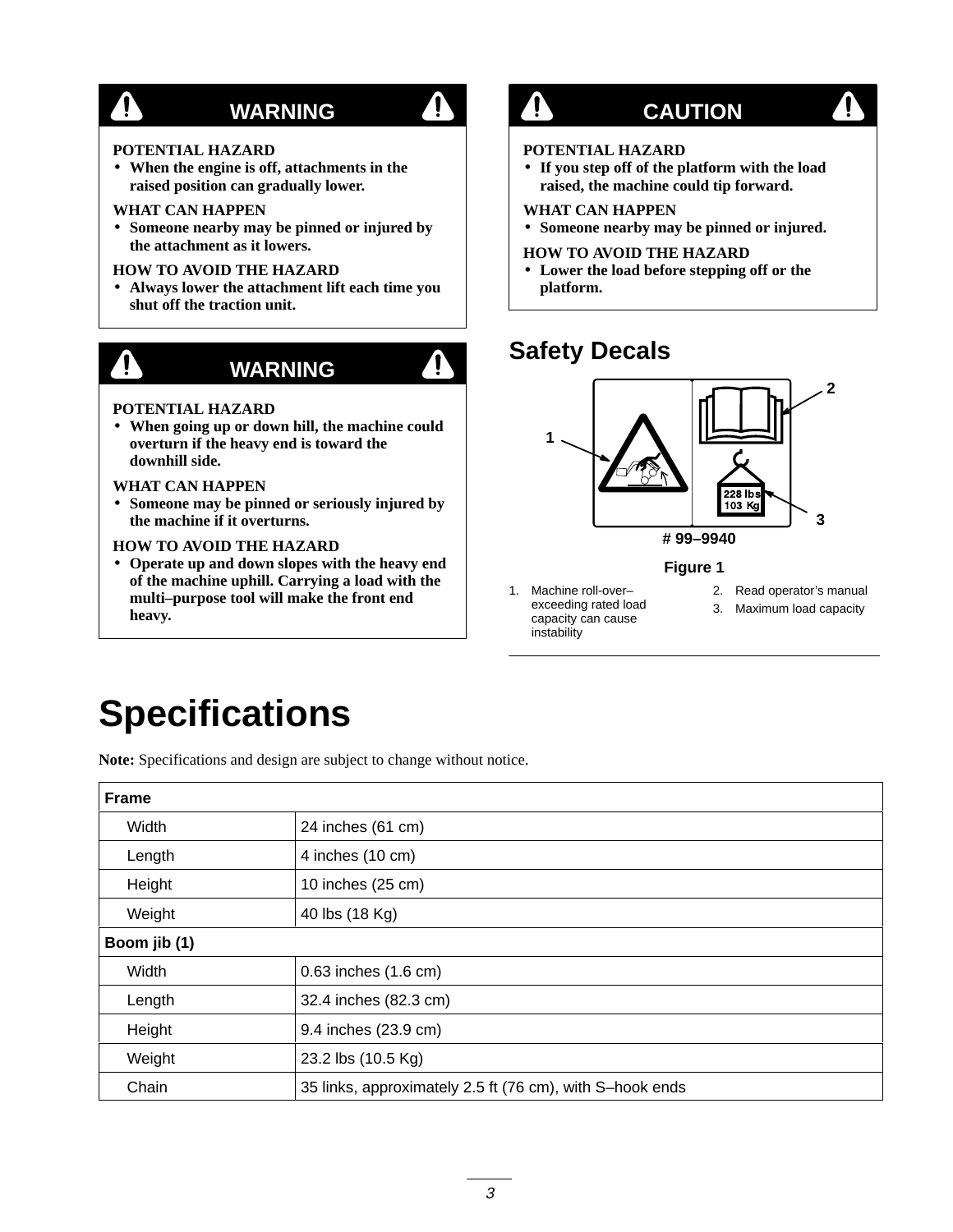| Scarifier teeth (3)                                                                                             |                                     |  |  |  |
|-----------------------------------------------------------------------------------------------------------------|-------------------------------------|--|--|--|
| Width (with tip)                                                                                                | 2.0 inches (5.1 cm)                 |  |  |  |
| Width (without tip)                                                                                             | $0.63$ inches $(1.6 \text{ cm})$    |  |  |  |
| Length                                                                                                          | 13.0 inches (13.0 cm)               |  |  |  |
| Height                                                                                                          | 11.7 inches (29.7 cm)               |  |  |  |
| Weight (each)                                                                                                   | $9.0$ lbs $(4.1 \text{ Kg})$        |  |  |  |
| <b>Tips</b>                                                                                                     | Replaceable, cast iron spear points |  |  |  |
| Ball hitch (1, ball not included)<br>(Suitable for mounting balls with 1 inch (2.5 cm) diameter mounting studs) |                                     |  |  |  |
| Width                                                                                                           | 3.0 inches (7.6 cm)                 |  |  |  |
| Length                                                                                                          | 8.4 inches (21.3 cm)                |  |  |  |
| Height                                                                                                          | 9.4 inches (23.9 cm)                |  |  |  |
| Weight                                                                                                          | 7.5 lbs (3.4 Kg)                    |  |  |  |

 $\mathbf{\Phi}$ 

# **Stability Ratings**

To determine the degree of slope you can traverse with the multi-purpose tool installed on a traction unit, find the stability rating for the hill position you want to travel in the appropriate table below, then find the degree of slope for the same rating and hill position in the Stability Data section of the traction unit operator's manual.

# $\mathbf{r}$

## **WARNING**

## **POTENTIAL HAZARD**

• **Exceeding the maximum slope can cause the traction unit to tip.**

## **WHAT CAN HAPPEN**

• **If the traction unit tips, you or bystanders could be crushed.**

## **HOW TO AVOID THE HAZARD**

• **Do not drive the the traction unit on a slope steeper that the maximum slope.**

## **Stability With a Loaded Boom Jib**

| <b>Orientation</b>  | <b>Stability Rating</b> |
|---------------------|-------------------------|
| <b>Front Uphill</b> |                         |
|                     |                         |
| <b>Rear Uphill</b>  |                         |
| <b>Side Uphill</b>  |                         |

**IMPORTANT: The multi-purpose tool with the boom jib installed is rated for use with the counterweight. Do not use the boom jib without the counterweight or the traction unit will become unstable.**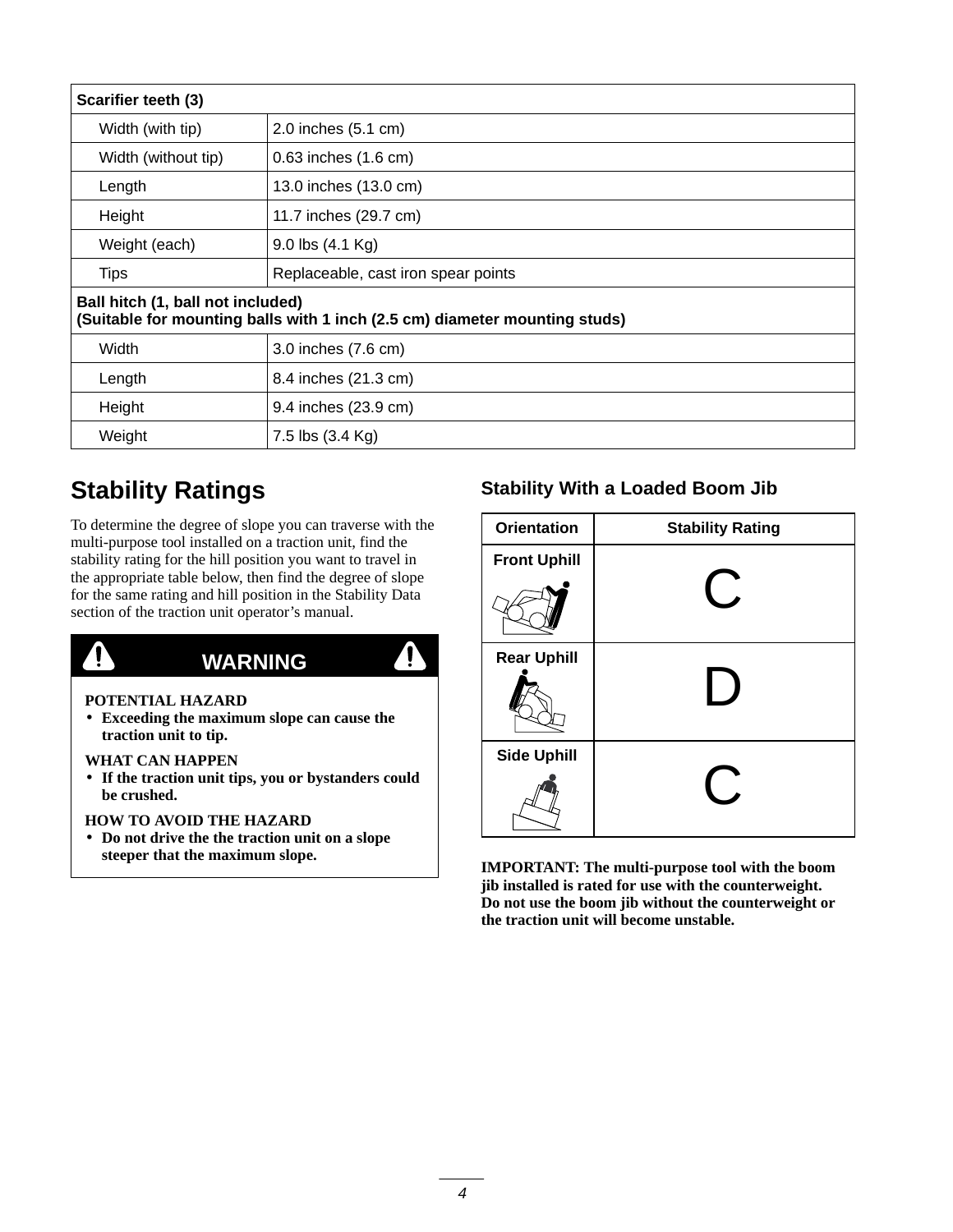## **Stability With an Unloaded Boom Jib**

| <b>Orientation</b>  | <b>Stability Rating</b>   |
|---------------------|---------------------------|
| <b>Front Uphill</b> |                           |
|                     | ⊢                         |
| <b>Rear Uphill</b>  |                           |
|                     | $\bm{\mathsf{B}}$         |
| <b>Side Uphill</b>  |                           |
|                     | $\boldsymbol{\mathsf{B}}$ |

**IMPORTANT: The multi-purpose tool with the boom jib installed is rated for use with the counterweight. Do not use the boom jib without the counterweight or the traction unit will become unstable.**

## **Stability With the Scarifier Teeth**

| <b>Orientation</b>  | <b>Stability Rating</b> |  |  |  |  |
|---------------------|-------------------------|--|--|--|--|
| <b>Front Uphill</b> |                         |  |  |  |  |
|                     |                         |  |  |  |  |
| <b>Rear Uphill</b>  | $\leftrightarrow$       |  |  |  |  |
| <b>Side Uphill</b>  |                         |  |  |  |  |

**Note:** The multi-purpose tool with the scarifier teeth installed is rated for use without the counterweight. If you use the counterweight, the traction unit will be less stable in the front and side uphill positions.

## **Stability With the Hitch**

Never attempt to move a trailer on any slope. Because of this, there are no stability ratings for the hitch. Always use the counterweight when pulling trailers.

# **Installation**

## **Loose Parts**

| <b>DESCRIPTION</b> | QTY. | <b>USE</b>                                     |
|--------------------|------|------------------------------------------------|
| Frame              |      | Install on traction unit                       |
| Boom jib           |      | Install on frame                               |
| Lifting chain      |      |                                                |
| Scarifier teeth    | 3    | Install on frame                               |
| Hitch              |      | Install on frame                               |
| Clevis pin         | 3    | Secure boom jib, scarifier teeth, and hitch to |
| Hairpin cotter     | 3    | the frame                                      |

## **Installing the Frame on the Traction Unit**

**IMPORTANT: Before installing, ensure that the mount plates are free of any dirt or debris.**

- **1.** Ensure that the frame is positioned on a level surface with enough space behind it to accommodate the traction unit.
- **2.** Move pump control lever to slow (turtle) position. Start engine.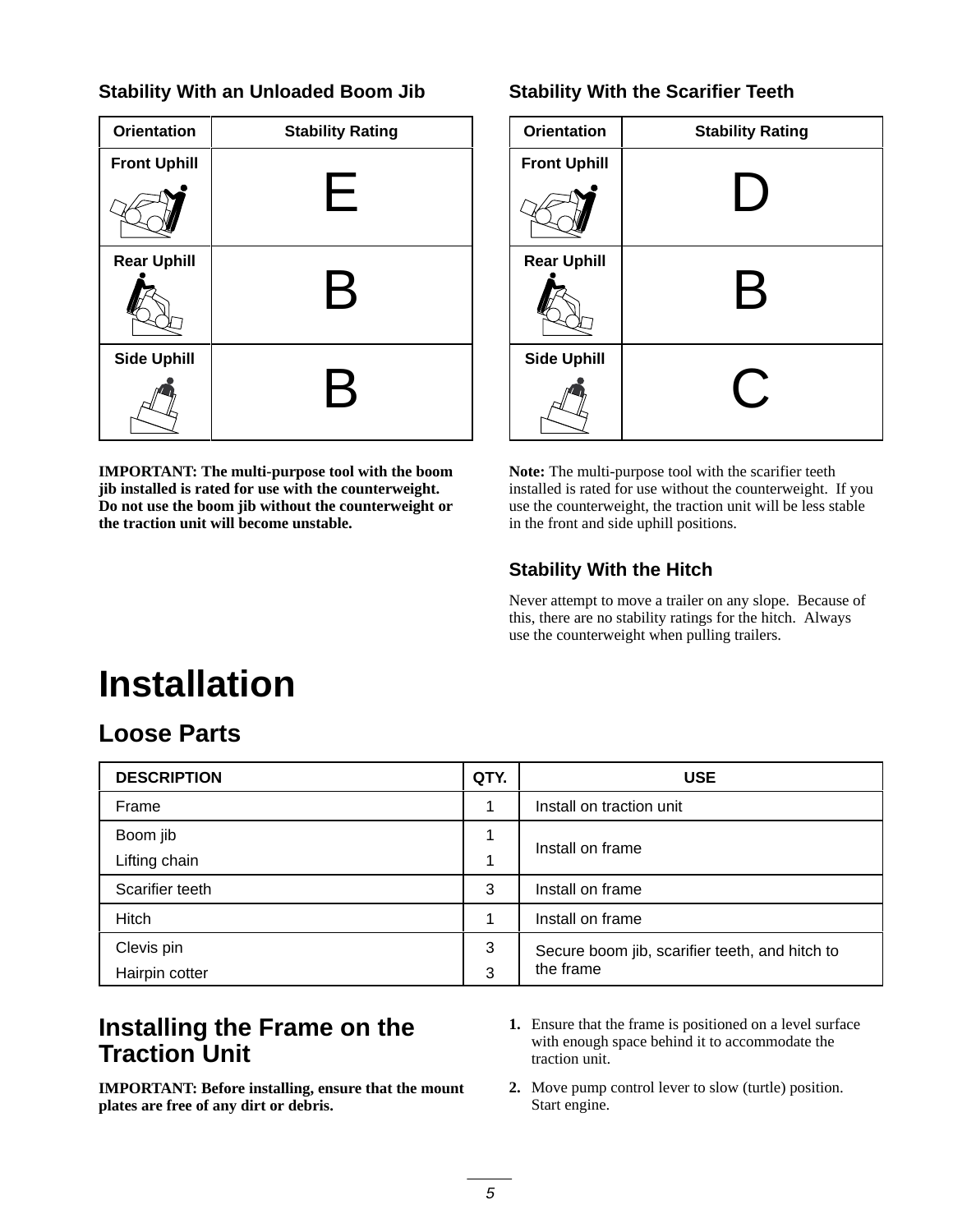- **3.** Slowly push the attachment tilt lever forward to tilt the mount plate forward.
- **4.** Position mount plate into the upper lip of the receiver plate on the frame (Fig. 2).



**5.** Raise the loader arms while tilting back the mount plate at the same time.

## **IMPORTANT: The attachment should be raised enough to clear the ground and the mount plate should be tilted all the way back.**

- **6.** Stop the engine.
- **7.** Engage the quick attach pins (Fig. 3).



**Figure 3**

1. Quick attach pins (shown in engaged position)

## **Installing Accessories onto the Frame**

All accessories (scarifier teeth, boom jib, and hitch) are installed into the slots in the frame in the same way. The boom jib and hitch should always be installed in the center position. The scarifier teeth can be installed in any or all of the three positions (up to 3 teeth may be installed at one time). Figure 4 illustrates a scarifier tooth being installed.

- **1.** Slide the slot on top of the accessory onto the top bar of one of the three accessory positions (Fig. 4).
- **2.** Swing the bottom of the accessory into the frame and secure it with a clevis pin (Fig, 4).
- **3.** Secure the pin with a hairpin cotter (Fig. 4).



**4.** Repeat steps 1 through 3 for the remaining accessory positions if needed.

## **Removing the Frame from the Traction Unit**

- **1.** Start the engine and lower the frame to the ground or onto a trailer.
- **2.** Stop the engine.
- **3.** Disengage the quick attach pins by turning them to the outside.
- **4.** Start the engine, tilt the mount plate forward, and back the traction unit away from the frame.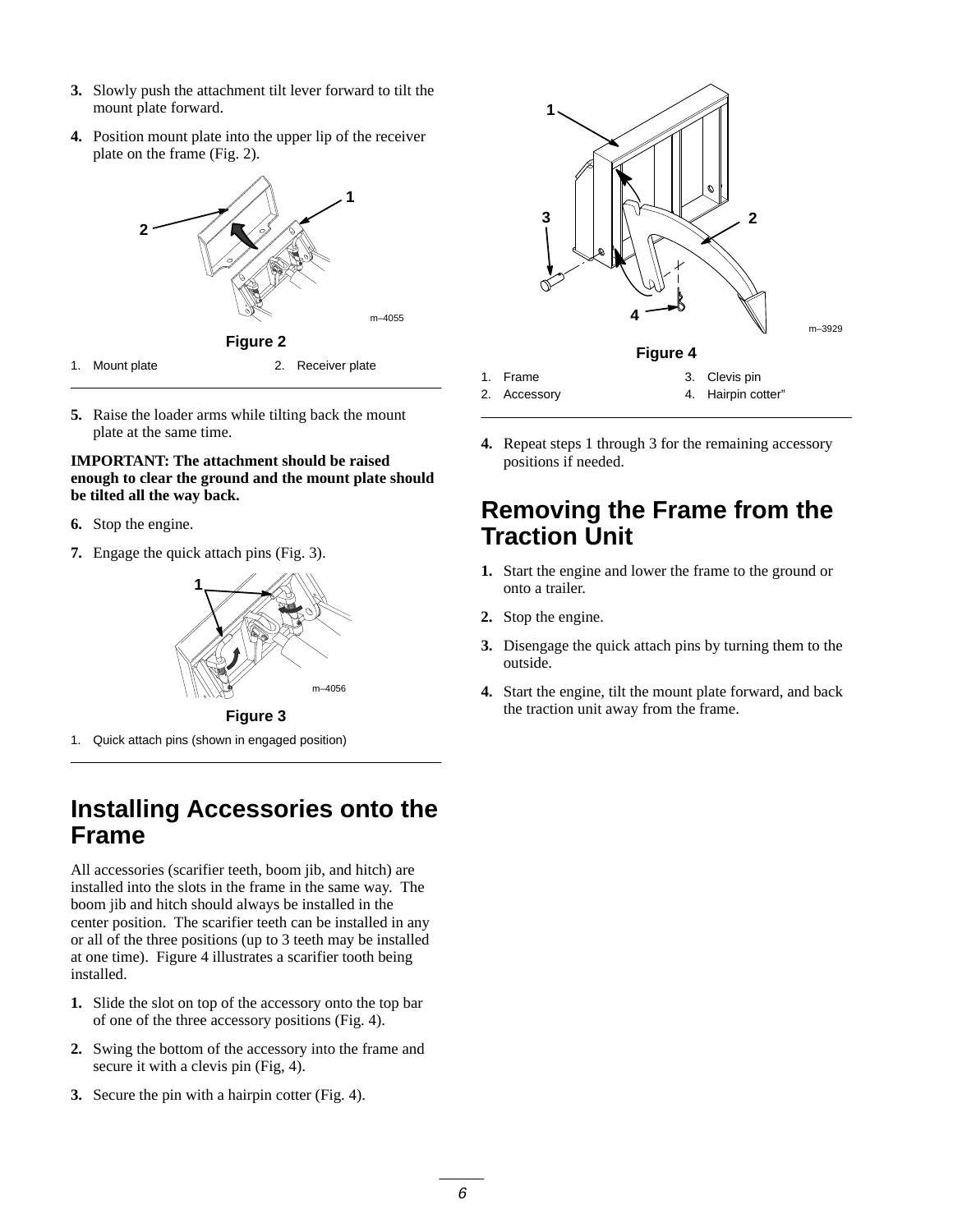# **Operation**

The multi-purpose tool can be used in 3 different operating modes, as follows:

- Boom jib (Fig. 5)
- Scarifier/ripper (Fig. 6)
- Hitch (Fig. 7)

# **Boom Jib Operation**



With the boom jib installed, the multi-purpose tool can be used to lift and transport various items, such as balled trees. Secure the item being lifted as close as possible to the boom jib frame using the provided lifting chain.

Always use the lifting chain provided to secure items to the boom jib.

Never lift more than the rated lift capacity of the traction unit. When transporting a load, keep it as close to the ground as possible.

The counterweight attachment is required when using the boom jib.



## **POTENTIAL HAZARD**

• **Pulling tree stumps and other items can weaken the chain.**

**WARNING**

**WHAT CAN HAPPEN**

• **The chain could break and snap back, causing serious injury.**

## **HOW TO AVOID THE HAZARD**

• **Do not attempt to pull tree stumps and other large objects with the boom jib.**

## **Scarifier/Ripper Operation**



With the scarifier teeth installed, the multi-purpose tool can be used to loosen hard packed ground. Lower the teeth to the ground by lowering the attachment arms and tilting the attachment plate forward. Move the traction unit slowly backward while lowering the teeth into the ground. Several shallow passes may be necessary to thoroughly break up the ground.

The teeth can also be used to hook and tear out bushes and roots. It is also useful for raking up debris and brush.

# **Hitch Operation**



With the hitch installed, the multi-purpose tool can be used to move trailers. You can install a ball hitch of proper size for your trailer, or you can use the hitch without a ball to tow trailers with hitches that require a pin for attachment.

Never attach a trailer to the hitch that has a tongue weight greater than the rated lift capacity of the traction unit. Never try to move a trailer on a slope.

The counterweight attachment is required when using the hitch to move trailers.